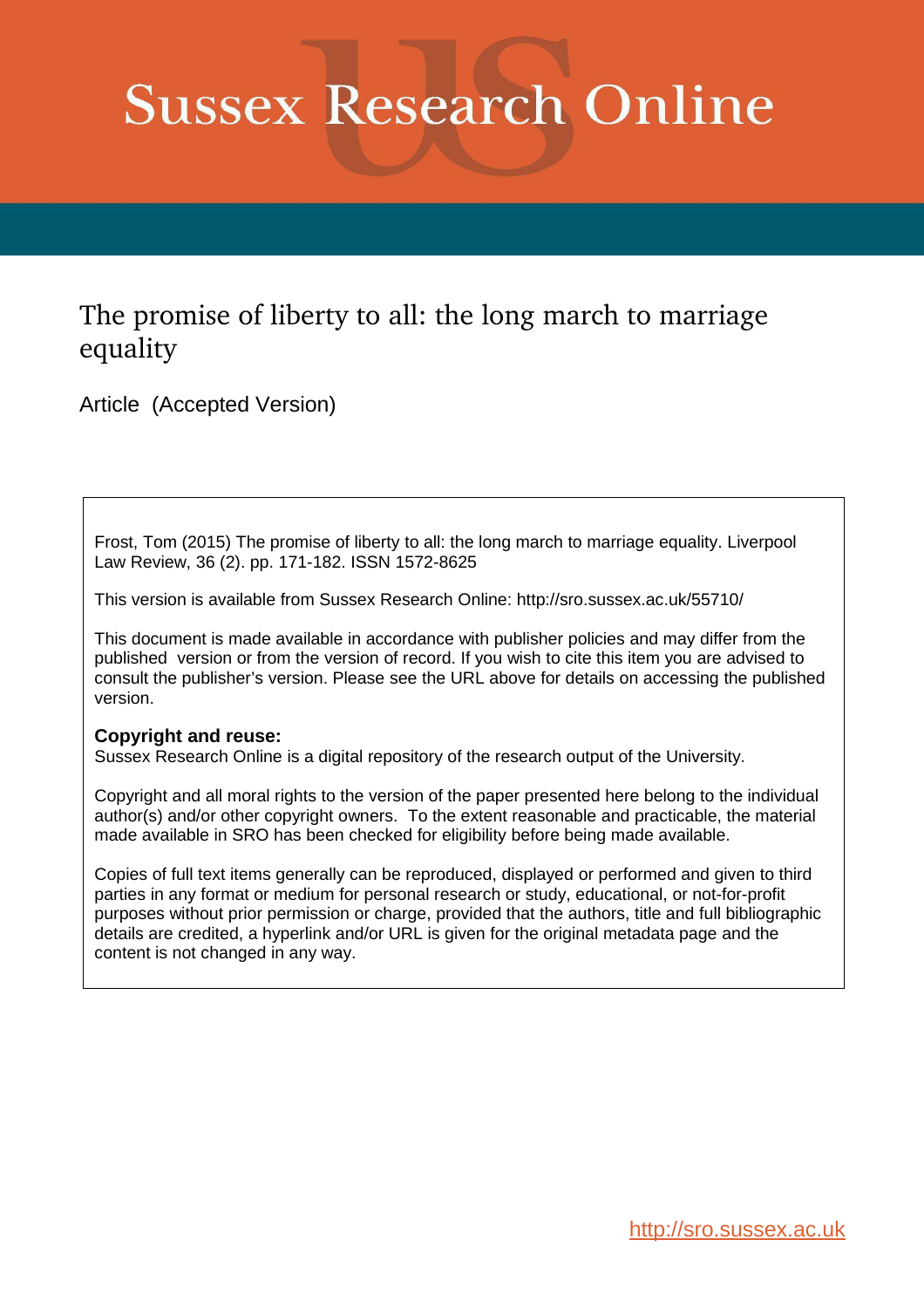#### **The Promise of Liberty to All – The Long March to Marriage Equality**

#### **A. From Baker to Windsor, via Anthony Kennedy**

In June 2015, the United States of America became the eighteenth country where same-sex marriage could be performed.<sup>1</sup> In the judgment of Obergefell v Hodges,<sup>2</sup> a bare 5-4 majority of the United States Supreme Court held that there was a constitutional right to same-sex marriage, and that individual States must recognise lawful same-sex marriages performed in other States.<sup>3</sup> The decision is the culmination of a more than forty year judicial story, clearly illustrates the power of one judge to influence and shape the interpretation of the Constitution, and the direction the law takes.

 Justice Anthony Kennedy, a conservative jurist from California appointed by President Ronald Reagan in 1988, is our protagonist here. There is, amongst watchers of the Supreme Court in the USA, interest in determining which of the nine justices is the 'swing vote'.<sup>4</sup> This justice often gets paid the most attention, as they often cast the deciding vote in the contentious 5-4 decisions.<sup>5</sup> Kennedy has become the swing vote in recent years,<sup>6</sup> and he was the swing vote here as he authored the majority opinion in Obergefell. Obergefell stands as the culmination of twenty years of decisions by Anthony Kennedy relating to establishing rights for gay, lesbian and bisexual individuals. He was joined by the 'liberal wing' of the court, four justices all appointed by Democratic Presidents – Justices Ruth Bader Ginsburg, Stephen Breyer, Sonia Sotomayor and Elena Kagan. The four other conservative justices, all appointed by Republican Presidents – Chief Justice John Roberts, and Justices Antonin Scalia, Clarence Thomas and Samuel Alito –issued separate dissents.

 Until this decision, marriage equality had developed on a State by State level, in line with the principles of federalism which underpin the United States Constitution. The American system of government is based on a National Government of limited enumerated powers, with the remaining political power retained by the States and the People.<sup>7</sup> The right to define marriage has always been seen as an unenumerated power, meaning that individual States retained the power to define marriage in the way that they saw fit, rather than the Federal Government.

 Over the past twenty years, this is exactly what States have done. Starting with Massachusetts in 2003, more and more American States have legalised same-sex marriage through popular vote or judicial ruling.<sup>8</sup> The story in the United States goes back much further. In 1993, the Hawaii Supreme Court ruled that the State Constitution, which denied marriage

<sup>&</sup>lt;sup>1</sup> Finland, Ireland and Slovenia have all passed laws which allow for same-sex marriage, but these were not in force as of the end of June 2015.

<sup>&</sup>lt;sup>2</sup> Obergefell et al. v Hodges, Director, Ohio Department of Health, et al., 576 U.S. (2015).

<sup>3</sup> 576 U.S. (2015), slip op. at 28 (Kennedy J).

<sup>&</sup>lt;sup>4</sup> Kevin M Quinn and Lee Epstein, "The Median Justice on the United States Supreme Court," North Carolina *Law Review* 83 (2005):pp.1275-1322.

<sup>&</sup>lt;sup>5</sup> Janet L. Blasecki, "Justice Lewis F. Powell: Swing Voter or Staunch Conservative?," The Journal of Politics 52 (1990): pp 530-547.

 $6$  Patrick D Schmidt and David A Yalof, "The "Swing Voter" Revisited: Justice Anthony Kennedy and the First Amendment Right of Free Speech," Political Research Quarterly 57 (2004): pp.209-217.

<sup>7</sup> See *National Federation of Independent Business et al v Sebelius, Secretary of Health and Human Services, et al*., 567 U.S. (2012), slip. op. at 2 (Roberts CJ).

<sup>8</sup> *Goodridge v. Dept. of Public Health*, 798 N.E.2d 941 (Mass. 2003).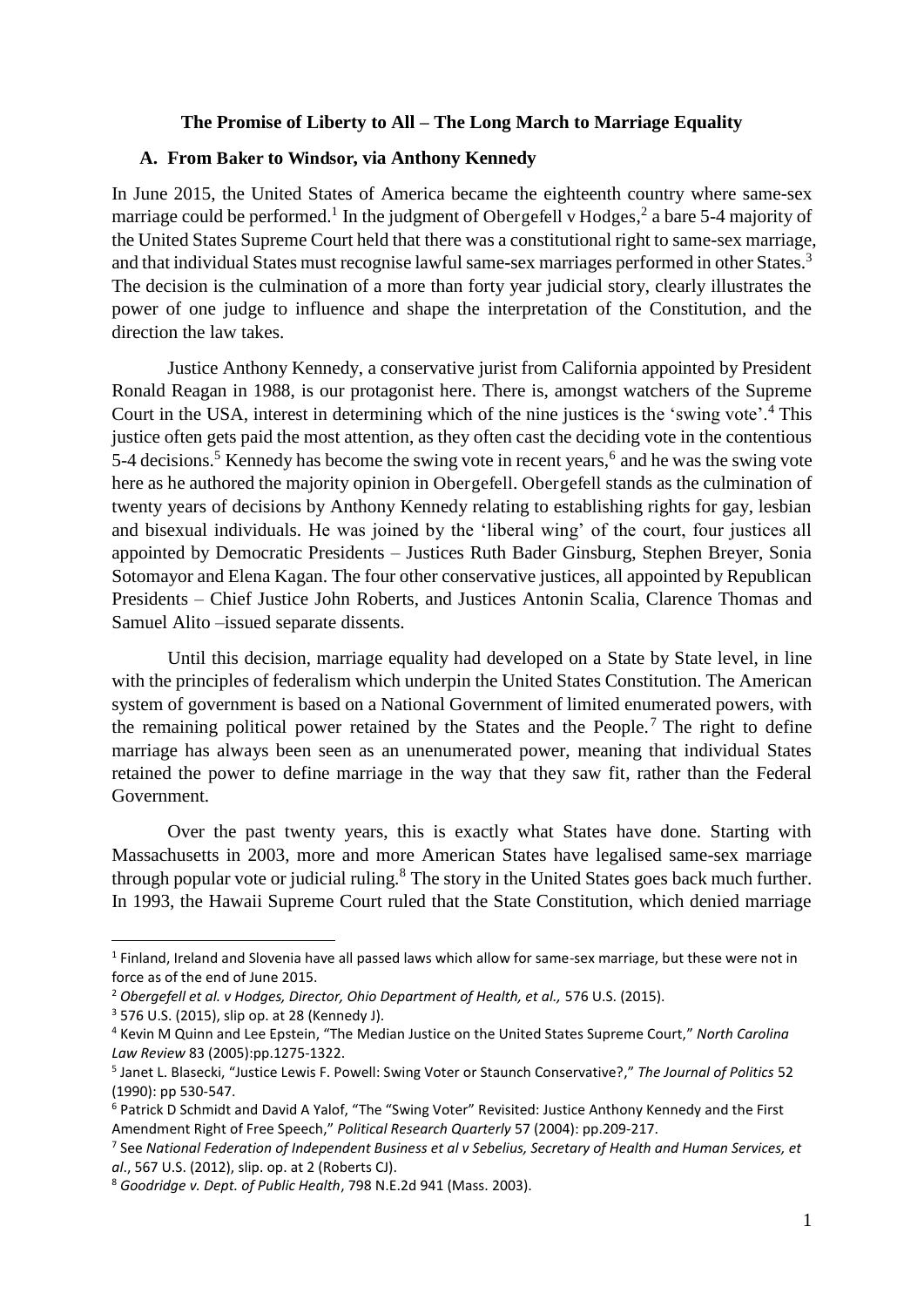licences to same-sex couples, could be in violation of the Federal Constitution's guarantees of equal protection under the law.<sup>9</sup> This guarantee is found in Section 1 of the Fourteenth Amendment to the Constitution, which also contains the guarantees of due process:

No State shall make or enforce any law which shall abridge the privileges or immunities of citizens of the United States; nor shall any State deprive any person of life, liberty, or property, without due process of law; nor deny to any person within its jurisdiction the equal protection of the laws (emphasis added).<sup>10</sup>

In response to the Hawaiian decision, the United States Congress enacted the Defense of Marriage Act (DOMA), which defined marriage as between one man and one woman for the purposes of the federal government.<sup>11</sup> This meant, for all intents and purposes, that same-sex marriages would be recognised at State level, but not recognised at the national level. What followed over the next decade were State based initiatives to define marriage in the same way as DOMA. No fewer than fifteen States had defined marriage as being between one man and one woman by 2005, trying to pre-empt the growing global acceptance of same-sex relationships and partnerships.

 Yet the judicial history of same-sex marriage can be traced back to 1970, when two student activists, Richard Baker and James Michael McConnell, applied for a marriage licence in Minnesota. The request was denied and the couple sued in State court, claiming that to deny the marriage licence would violate their Constitutional rights. The Minnesota Supreme Court heard the arguments in Baker v Nelson in September 1971.<sup>12</sup> As the couple's attorney addressed the court, one of the judges rotated his chair to face the wall, turning his back on the arguments made for equal treatment under the law. None of the seven judges asked a single question of any lawyer.<sup>13</sup> Two months later in their judgment, the Minnesota Supreme Court made clear that the right to marry was a fundamental right, but made the point that:

The institution of marriage as a vision of man and woman, uniquely involving the procreation and rearing of children within a family, is as old as the Book of Genesis.<sup>14</sup>

Baker and McConnell appealed to the Supreme Court, who issued a one-line dismissal of the case, declaring that the issue "did not raise a substantive federal question".<sup>15</sup> This may not have been a surprise. Homosexuality was considered as a mental disorder by the American Psychiatric Association until 1973.<sup>16</sup> Yet even here voices could be heard expressing the view that the Constitution could protect same-sex marriage. An article in 1973 (unsigned due to the controversial nature of the topic at the time), published in the Yale Law Journal, contended that the Constitution's article could be interpreted to provide a fundamental right to marriage,

<sup>9</sup> *Baehr v Miike*, 74 Haw. 530, 852 P.2d 44 (S Ct Haw 1993).

<sup>&</sup>lt;sup>10</sup> U.S. Constitution, Amnd 14, §1. This section contains guarantees of due process and equal protection under the law.

<sup>&</sup>lt;sup>11</sup> The Defense of Marriage Act (DOMA) (Pub.L. 104-199, 110 Stat. 2419, enacted September 21, 1996, 1 U.S.C. § 7 and 28 U.S.C. § 1738C).

<sup>12</sup> *Baker v Nelson*, 181 N.W. 2d 185 (S Ct Minn 1971).

<sup>13</sup> William N. Eskridge, Darren R. Spedale, *Gay Marriage: for Better Or for Worse?: What We've Learned from the Evidence* (New York: OUP, 2006), p.22.

<sup>14</sup> 181 N.W. 2d 185, 186, quoting *Skinner v Oklahoma ex rel. Williamson*, 316 U.S. 535, 541 (1942).

<sup>15</sup> *Baker v Nelson*, 409 U.S. 810 (1972).

<sup>16</sup> 576 U.S. (2015), slip op. at 7 (Kennedy J).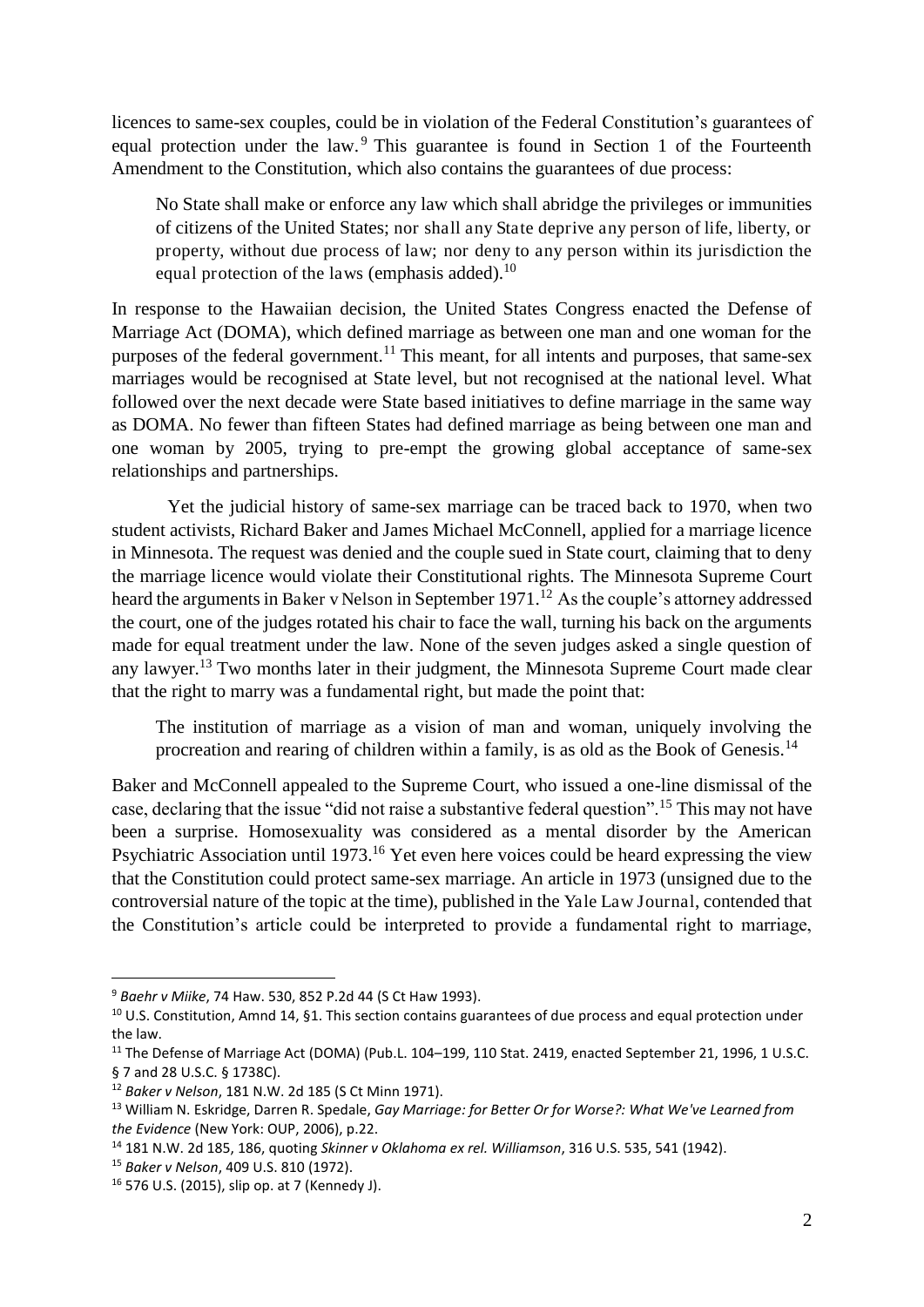regardless of the sex of the individuals involved.<sup>17</sup> Despite this, over the next two decades, the Supreme Court was not a friend to the gay-rights movement, culminating in the 1986 decision of Bowers v Hardwick, which upheld a Georgia law criminalising homosexual oral and anal sex in private.<sup>18</sup> At this point in the narrative, the Supreme Court can be seen as deferential to the States and their powers to define and regulate same-sex relationships.

 The sea change in the Court's approach was the nomination and confirmation of Anthony Kennedy. It has been Kennedy's judgments which helped move the Supreme Court from Bowers to a constitutional right to same-sex marriage. In the 1996 case of Romer v Evans, Justice Kennedy wrote the 6-3 majority opinion striking down an amendment of the Colorado Constitution which did not allow for protected status to be given to homosexuals and bisexuals  $-$  a provision which in effect legalised discrimination against them.<sup>19</sup> Kennedy found that such measures violated the Equal Protection Clause of the U.S. Constitution. Then, in the 2003 decision of Lawrence v Texas, again a 6-3 majority authored by Kennedy, the Court overruled Bowers, holding that criminalising same-sex sexual activity was unconstitutional under the Due Process Clause of the Fourteenth Amendment. <sup>20</sup> Kennedy found that the Fourteenth Amendment protects "personal decisions relating to marriage, procreation, contraception, family relationships, [and] child rearing", and that this list of activities must also include samesex sexual activity. $21$ 

 Justice Kennedy built on these opinions in 2013. Joining the same four justices which made up the majority in Obergefell two years later, Kennedy authored a 5-4 majority opinion in United States v Windsor,<sup>22</sup> which declared that DOMA, passed in 1996, was unconstitutional. Windsor involved a challenge to the section of DOMA which determined that marriage was defined as between one man and one woman. In Justice Kennedy's words, "DOMA's principal effect [was] to identify a subset of State-sanctioned marriages and to make them unequal".<sup>23</sup> As a result of this aim, Kennedy saw no other option than to hold that DOMA was invalid, as:

The Constitution's guarantee of equality "must at the very least mean that a bare congressional desire to harm a politically unpopular group cannot" justify disparate treatment of that group. $24$ 

As a result, after Windsor, same-sex marriages recognised by individual States would also be recognised by the federal government. This meant that all married couples could take advantage of the large amount of benefits available to them, especially in relation to the tax code, adoption, and succession.

 Justice Antonin Scalia (a long-time critique of Kennedy's judgements in Romer and Lawrence), in his dissent in Windsor, made it clear that Justice Kennedy's judgment would inevitably lead to a constitutional right to same-sex marriage. He stated:

-

<sup>&</sup>lt;sup>17</sup> "The Legality of Homosexual Marriage," The Yale Law Journal 82 (1973): pp.573-589.

<sup>18</sup> *Bowers v Hardwick*, 478 U.S. 786 (1986).

<sup>19</sup> *Romer v Evans*, 517 U.S. 620 (1996).

<sup>20</sup> *Lawrence v Texas*, 539 U.S. 558 (2003).

<sup>21</sup> 539 U.S. 558 (2003), at 574 (Kennedy J).

<sup>22</sup> *United States v Windsor*, 570 U.S. (2013).

<sup>23</sup> 570 U.S. (2013), slip. op. at 22 (Kennedy J).

<sup>24</sup> 570 U.S. (2013), slip. op. at 20 (Kennedy J).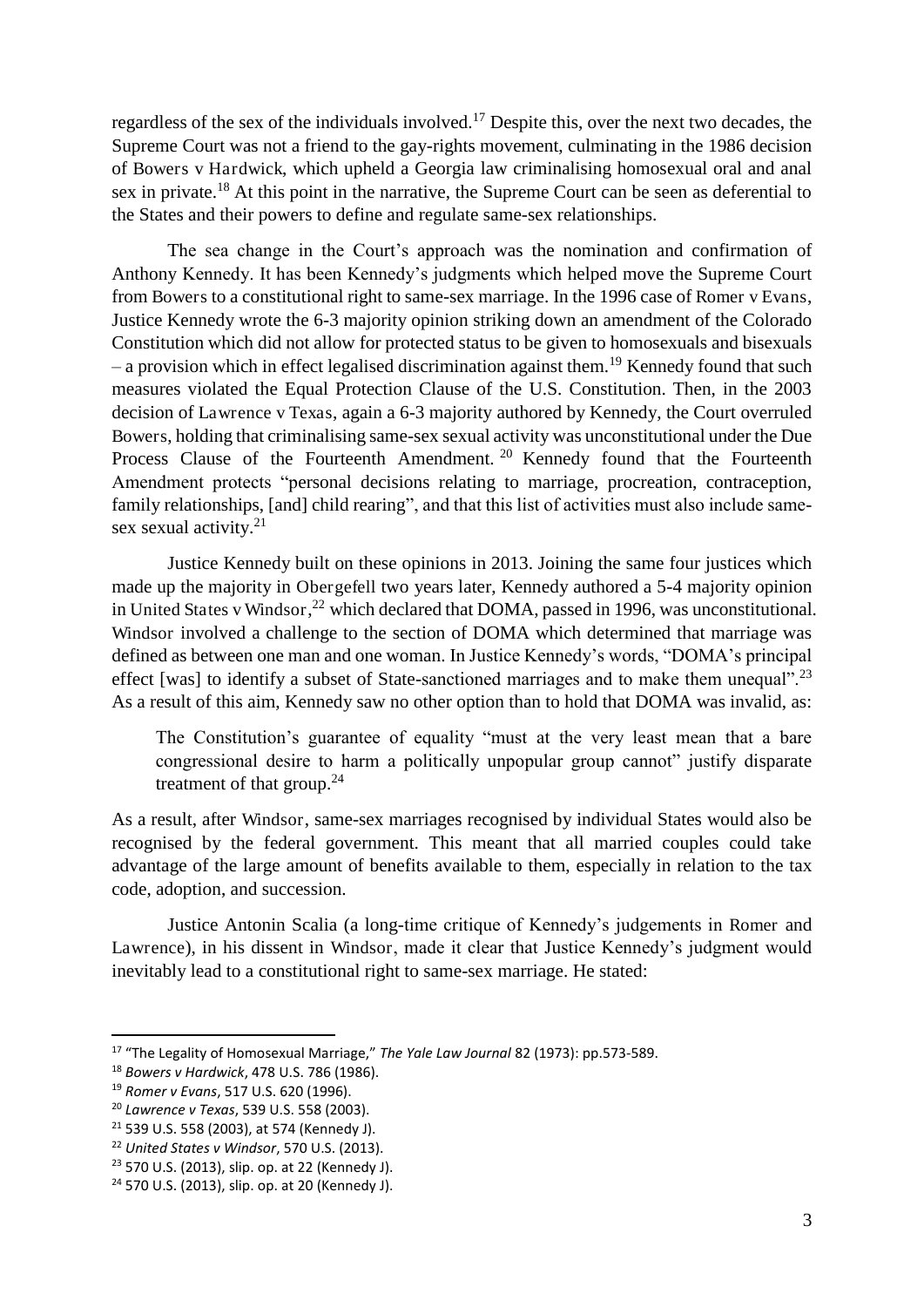[T]he view that this Court will take of State prohibition of same-sex marriage is indicated beyond mistaking by today's opinion … [T]he real rationale of today's opinion … is that DOMA is motivated by bare desire to harm couples in same-sex marriages. How easy it is, indeed how inevitable, to reach the same conclusion with regard to state laws denying same-sex couples marital status.<sup>25</sup>

In this regard, Justice Scalia was correct. Windsor was subsequently relied upon by lower courts to overturn State level bans on same-sex marriage, being cited as justification for overturning bans in Ohio,<sup>26</sup> Oklahoma,<sup>27</sup> Utah,<sup>28</sup> Kentucky,<sup>29</sup> Virginia,<sup>30</sup> Pennsylvania,<sup>31</sup> and Wisconsin, <sup>32</sup> amongst others. Justice Kennedy's judgments and views had helped shape American jurisprudence and views towards same-sex couples, relationships and marriages. When the Supreme Court made clear in 2014 that it would not 'duck' the same-sex marriage question, and decide once and for all on the matter, it appeared that the Court would uphold a Constitutional right to same-sex marriage, 44 years after a judge in the Minnesota Supreme Court literally turned his back on the idea  $^{33}$ 

## **B. The majority decision in Obergefell**

And so it was. Justice Kennedy's opinion declared that the Fourteenth Amendment, and its guarantees of Due Process and Equal Protection, provided for a right to same-sex marriage throughout the country. Obergefell was the natural culmination of Kennedy's long held view that the Equal Protection Clause necessitated equal treatment of people, regardless of their sexuality. Justice Kennedy made clear that whilst there may be an initial inclination to "proceed with caution" and wait for further debate in general society, adopting such a cautious approach would "harm gay and lesbian people in the interim".<sup>34</sup> For Kennedy, "dignitary wounds cannot always be healed with the stroke of a pen".<sup>35</sup>

Justice Kennedy's judgments are verbose and full of very poetic language and descriptions of rights and duties. For oratory, Anthony Kennedy's style cannot be matched. A cursory glance at his writing in Romer, Lawrence, Windsor and Obergefell can show this. However, there is an inherent danger with taking such an approach in judicial opinions. Whilst sweeping rhetoric may be appropriate in politics, it is less suitable for a system based on binding precedent, and especially in a system which requires lower courts to determine and apply the binding holding of each decision.<sup>36</sup> The majority decision in Obergefell is heavy on

-

<sup>25</sup> 570 U.S. (2013), slip. op. at 23-24 (Scalia J).

<sup>26</sup> *Obergefell v Wymyslo*, 962 F. Supp. 2d 968, 973 (S.D. Ohio 2013).

<sup>27</sup> *Bishop v US ex. Rel. Holder*, 962 F. Sup. 2d 1252, 1278 (N.D. Okla. 2013).

<sup>28</sup> *Kitchen v Herbert*, 961 F. Supp. 2d 1181, 1194 (D. Utah 2013).

<sup>29</sup> *Bourke v Beshear*, F. Supp. 2d 2014.

<sup>30</sup> *Bostic v Raney*, 970 F. Supp. 2d 456, 476 (E.D. Va. 2014).

<sup>31</sup> *Whitewood v Wolf*, 992 F. Supp. 2d 410, 425-26 (M.D. Pa. 2014).

<sup>32</sup> *Wolf v Walker*, 986 F. Supp. 2d 982, 1010, 1017 (W.D. Wisc 2014).

<sup>&</sup>lt;sup>33</sup> Mark Sherman, Associated Press, "Justice Ginsburg: Supreme Court Won't "Duck" Gay Marriage", *Seattle Times*, 31 July 2014, available at

[http://seattletimes.com/html/nationworld/2024212965\\_ginsburgduckxml.html.](http://seattletimes.com/html/nationworld/2024212965_ginsburgduckxml.html)

<sup>34</sup> 576 U.S. (2015), slip op. at 23, 24 (Kennedy J).

<sup>35</sup> 576 U.S. (2015), slip op. at 25 (Kennedy J).

<sup>&</sup>lt;sup>36</sup> Mark Alan Thurmon, "When the Court Divides: Reconsidering the Precedential Value of Supreme Court Plurality Decisions," Duke Law Journal 42 (1992): pp.419-468.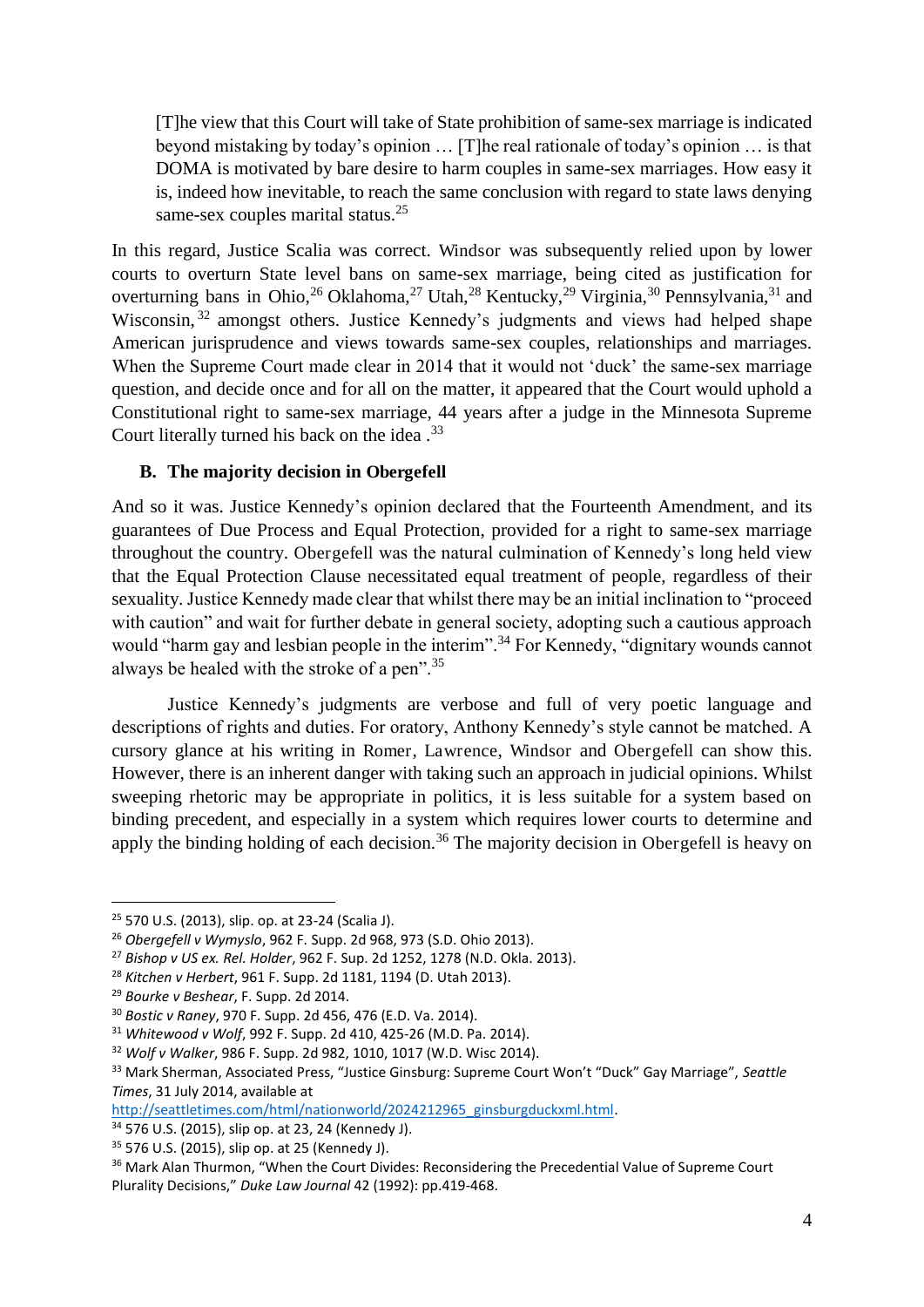rhetoric, and few would be unmoved by its almost poetical syntax. For instance, Kennedy closes the majority opinion with this powerful paragraph:

No union is more profound than marriage, for it embodies the highest ideals of love, fidelity, devotion, sacrifice, and family. In forming a marital union, two people become something greater than once they were. As some of the petitioners in these cases demonstrate, marriage embodies a love that may endure even past death. It would misunderstand these men and women to say they disrespect the idea of marriage. Their plea is that they do respect it, respect it so deeply that they seek to find its fulfillment for themselves. Their hope is not to be condemned to live in loneliness, excluded from one of civilization's oldest institutions. They ask for equal dignity in the eyes of the law. The Constitution grants them that right. $37$ 

Despite this rhetorical strength, Kennedy's reasoning and depth of analysis is not as strong as it could be. For instance, what is striking about Kennedy's decision is what it does not say. In civil liberties cases, the Supreme Court decides first what constitutional right is at issue, and then decides how to evaluate that law. Just like British courts when undertaking judicial review recognised the idea of a 'sliding scale' of rationality review depending on the nature and gravity of the case,<sup>38</sup> so to do American courts when deciding civil liberties cases. For the most important rights, American courts impose a 'strict scrutiny' standard, meaning there must be a compelling governmental interest for a law to limit a right, to an 'intermediate scrutiny' standard, down to a 'rational basis review', which only requires laws to have a 'rational' reason for their actions. None of this is present in the judgment, which is disappointing, as it leaves lower courts rudderless when deciding questions of whether same-sex couples have been discriminated against.<sup>39</sup> Nevertheless, Justice Kennedy was commended by commentators as reaching a correct decision, even if the reasoning should have been different.<sup>40</sup>

 It was clear from the outset that Justice Kennedy viewed marriage as not just an important institution, but also a crucial way in which people express their personalities and give meaning to their lives. This is in line with his fundamental belief in individual liberty, which underpins his judicial thought.<sup>41</sup> To him, "the annals of human history reveal the transcendent importance of marriage", which rises "from the most basic human needs", and is "essential to our most profound hopes and aspirations".<sup>42</sup> The petitioners here, in Kennedy's eyes, were not trying to devalue marriage, but sought to get married precisely because it was so important.<sup>43</sup> Justice Kennedy did accept that the untold references to marriage over

.<br>-

<sup>38</sup> *R v Department of Education ex p Begbie* [2000] 1 WLR 111, 1130 per Laws LJ. See also Lord Carnwath, ͞From Rationality to Proportionality in the Modern Law͟, *Judicial Review in a changing society*, Hong King University, 14 April 2014, available at [https://www.supremecourt.uk/docs/speech-140414.pdf.](https://www.supremecourt.uk/docs/speech-140414.pdf) <sup>39</sup> Helen J Knowles, "The Kennedy Stamp," Politico Magazine (27 June 2015), available at

 $37$  576 U.S. (2015), slip op. at 28 (Kennedy J).

[http://www.politico.com/magazine/story/2015/06/anthony-kennedy-gay-marriage-119491.html.](http://www.politico.com/magazine/story/2015/06/anthony-kennedy-gay-marriage-119491.html)

<sup>&</sup>lt;sup>40</sup> Akhil Reed Amar, "What the Same-Sex Marriage Opinion Should Have Said (and Almost Did)," Slate (10 July 2015) available at

http://www.slate.com/blogs/outward/2015/07/10/supreme\_court\_gay\_marriage\_what\_kennedy\_s\_opinion should have said.html.

<sup>41</sup> Frank J Colucci, *Justice Kennedy's jurisprudence: the full and necessary meaning of liberty*, (Lawrence, KS: University Press of Kansas, 2009).

<sup>42</sup> 576 U.S. (2015), slip op. at 3 (Kennedy J).

<sup>43</sup> 576 U.S. (2015), slip op. at 4 (Kennedy J).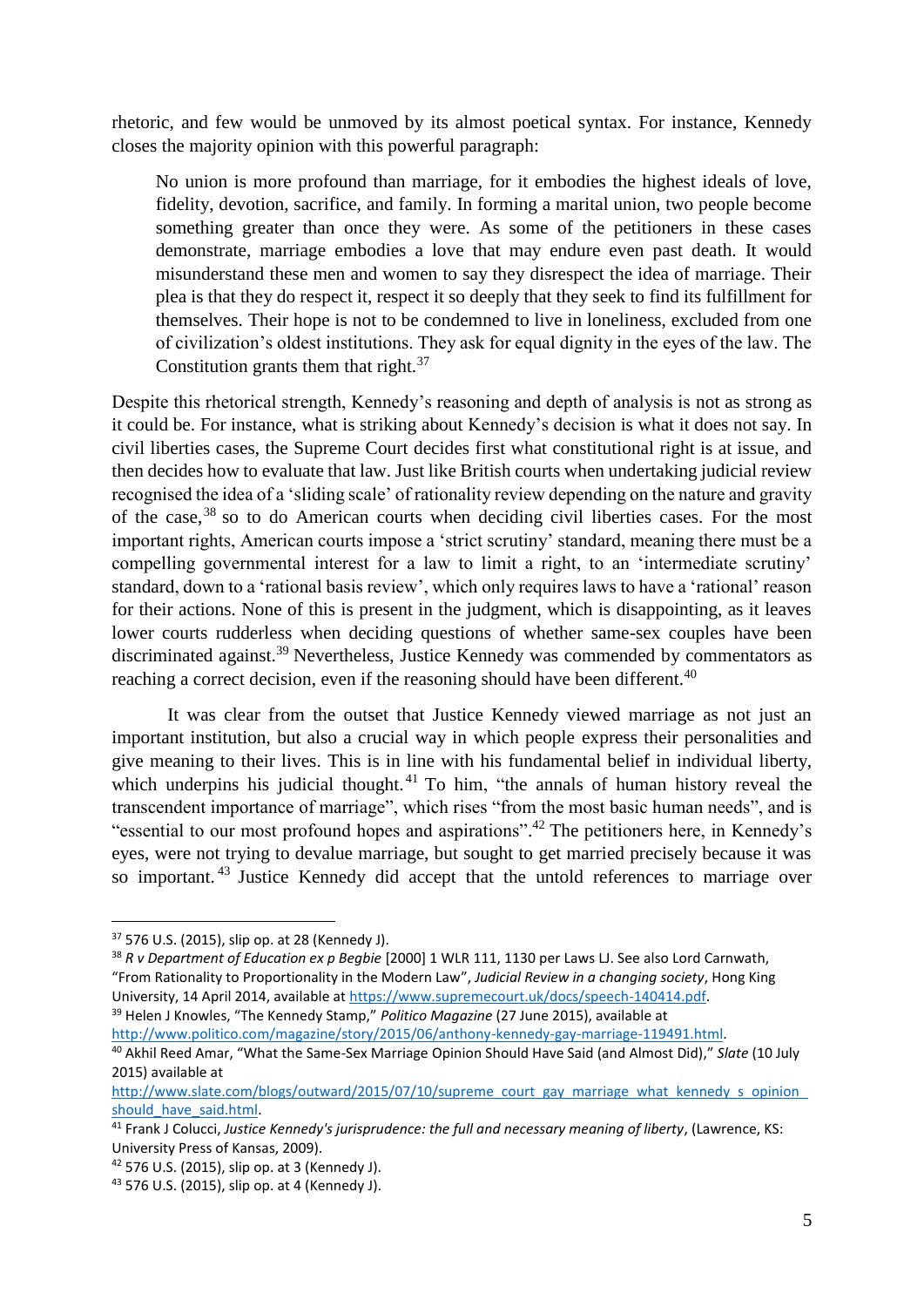millennia have referred to a union between two persons of the opposite sex,<sup>44</sup> but cautioned that the history of marriage is one of an evolving institution.<sup>45</sup> Originally an arrangement by parents, marriage evolved under the doctrine of coverture to be a make-dominated entity. It evolved from there into an equal partnership based on love between two people of the opposite sex, and there is no reason to think it cannot evolve again. For Justice Kennedy, the changing nature of marriage is:

[C]haracteristic of a Nation where new dimensions of freedom become apparent to new generations, often through perspectives that begin in pleas or protests and then are considered in the political sphere and the judicial process.<sup>46</sup>

After tracing the history of the changing rights of gays and lesbians throughout American history, Justice Kennedy moved on to justify his view that the Constitution provided a right to same-sex marriage. He concluded that the right to marry is a fundamental right inherent in the liberty of the person, and under the Due Process and Equal Protection Clauses of the Fourteenth Amendment couples of the same-sex may not be deprived of that right and that liberty.<sup>47</sup> This liberty could be asserted now, in Kennedy's words, because:

The nature of injustice is that we may not always see it in our own times. The generations that wrote … the Bill of Rights … did not presume to know the extent of freedom in all of its dimensions … When new insights reveals discord between the Constitution's central protections and a received legal stricture, a claim to liberty must be addressed.<sup>48</sup>

Justice Kennedy's first contention was the Amendment's guarantee that no State shall deprive "life, liberty, or property" without due process meant that the Constitution's guarantee of liberty encompasses a right to same-sex marriage. The liberties of the due process clause include most 'enumerated' rights under the Constitution,<sup>49</sup> but also personal choices central to individual dignity and autonomy, including intimate choices which define personal identity,  $50$ which are not be named specifically under the Constitution, but are still protected by it.<sup>51</sup> One such unenumerated yet protected right has been the right to marry. $52$ 

 Dismissing Baker v Nelson as an "uninstructive precedent", Justice Kennedy explained the decision on the basis that the Court made an assumption which was defined and shaped by the world of which it was a part – a world which has since changed.<sup>53</sup> Justice Kennedy found it more instructive to look at cases concerning marriage generally and the essential attributes of the right to marriage, and then asked whether the rationales of those arguments apply to same-sex couples. Justice Kennedy made four main arguments in support of the view that the right to marry applies with equal force to same-sex couples.<sup>54</sup> Kennedy made clear that:

<sup>44</sup> 576 U.S. (2015), slip op. at 3-4 (Kennedy J).

<sup>45</sup> 576 U.S. (2015), slip op. at 6 (Kennedy J).

<sup>46</sup> 576 U.S. (2015), slip op. at 7 (Kennedy J).

<sup>47</sup> 576 U.S. (2015), slip op. at 22 (Kennedy J).

<sup>48</sup> 576 U.S. (2015), slip op. at 11 (Kennedy J).

<sup>49</sup> *Duncan v Louisiana*, 391 U.S. 145, 147-149 (1968).

<sup>50</sup> *Griswold v Connecticut*, 381 U.S. 479, 484-486 (1965).

<sup>51</sup> *Poe v Ullman*, 367 U.S. 497, 542 (1961) (Harlan J, dissenting).

<sup>52</sup> *Loving v Virginia*, 388 U.S. 1, 12 (1967).

<sup>53</sup> 576 U.S. (2015), slip op. at 11-12 (Kennedy J).

<sup>54</sup> 576 U.S. (2015), slip op. at 12 (Kennedy J).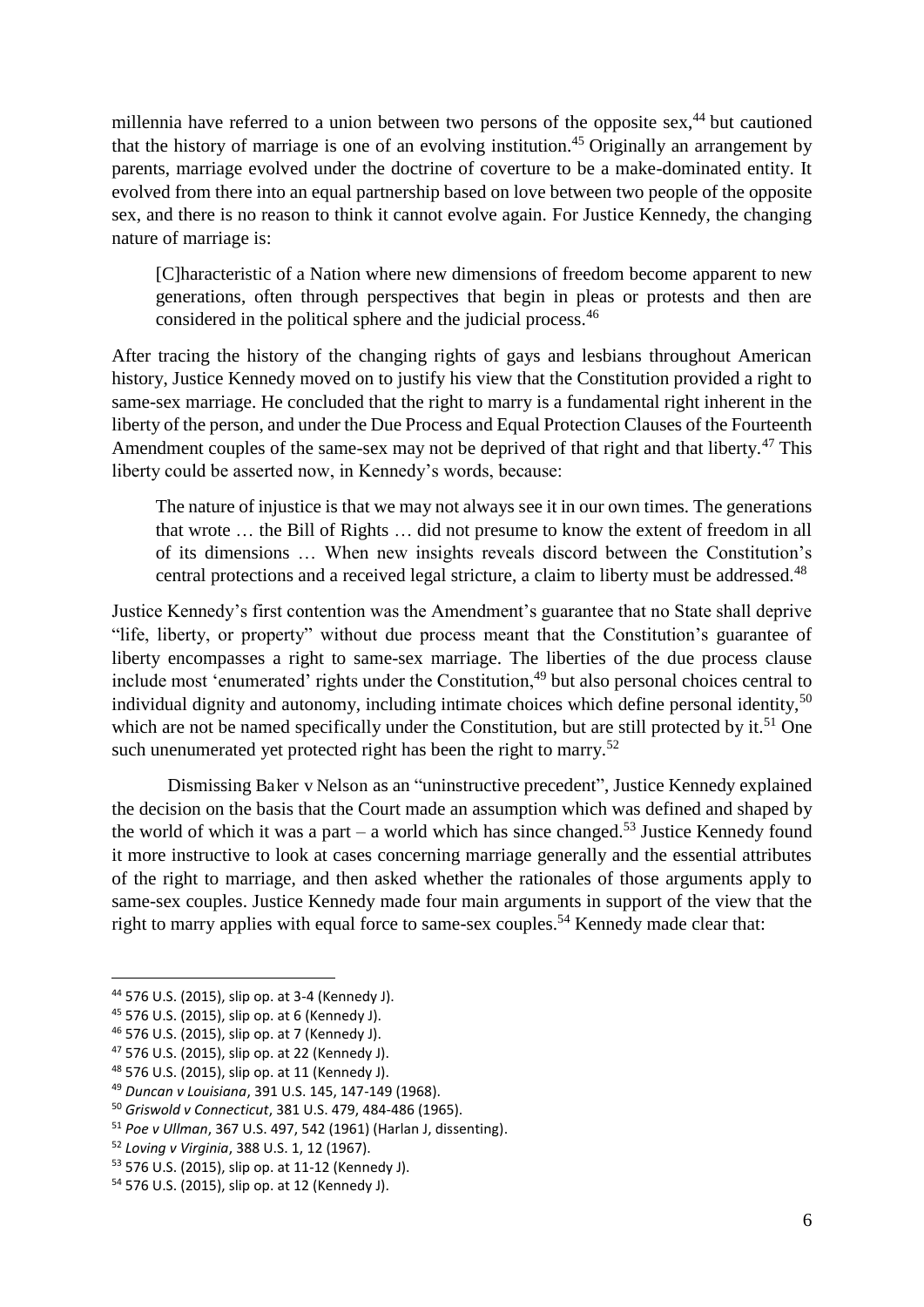If rights were defined by who exercised them in the past, then received practices could serve as their own continued justification and new groups could not invoke rights once denied.<sup>55</sup>

First, the right to personal choice regarding marriage is inherent in the concept of individual autonomy.<sup>56</sup> To choose to marry is an intimate one, which shapes an individual's life – for Kennedy, there is dignity in that bond which holds for all persons, whatever their sexual orientation. <sup>57</sup> Second, marriage is a two-person union unlike any other, offering hope of companionship. Kennedy drew on his judgment in Lawrence, noting that in that case the Court held that same-sex couples had the same right as opposite-sex couples to enjoy intimate association. Whilst Lawrence confirmed "a dimension of freedom" for individuals to engage in intimate association, it did not follow that freedom stopped there:

Outlaw to outcast may be a step forward, but it does not achieve the full promise of liberty.<sup>58</sup>

Third, by protecting the right to marry for all, children and families are safeguarded, affording stability important to children's best interests.<sup>59</sup> Finally, Kennedy saw marriage as a building block of the national community. Marriage is the basis of an expanding list of rights, benefits and responsibilities, and it is now no longer just to exclude same-sex couples from those benefits.<sup>60</sup>

 After making these contentions, Kennedy explained that the right of same-sex couples to marry that is part of the liberty promised by the Fourteenth Amendment is derived from the Amendment's guarantee of equal protection of the laws. He explained that rights implicit in liberty and rights secured by equal protection may rest on different precepts, but each leads to a 'stronger understanding' of the other.<sup>61</sup> For Kennedy, the Equal Protection Clause is able to identify and correct inequalities in the institution of marriage, allowing the Constitution's guarantee of liberty to be vindicated.<sup>62</sup> To deny a right to same-sex marriage would deny equal protection of the laws to same-sex couples, which in Kennedy's eyes would "disparage their choices and diminish their personhood".<sup>63</sup> Again, Justice Kennedy turned to his judgment in Lawrence, which held that the State "cannot demean their existence or control their destiny by making their private sexual conduct a crime".<sup>64</sup> This dynamic, Justice Kennedy claimed, also applies to same-sex marriage:

[T]he Court has recognised that new insights and societal understandings can reveal unjustified inequality within our most fundamental institutions that once passed unnoticed and unchallenged.<sup>65</sup>

<sup>55</sup> 576 U.S. (2015), slip op. at 18 (Kennedy J).

<sup>56</sup> 576 U.S. (2015), slip op. at 12 (Kennedy J).

<sup>57</sup> 576 U.S. (2015), slip op. at 13 (Kennedy J).

<sup>58</sup> 576 U.S. (2015), slip op. at 13 (Kennedy J).

<sup>59</sup> 576 U.S. (2015), slip op. at 14-15 (Kennedy J).

<sup>60</sup> 576 U.S. (2015), slip op. at 16-17 (Kennedy J).

<sup>61</sup> 576 U.S. (2015), slip op. at 19 (Kennedy J); *Zablocki v Redhail*, 434 U.S. 374 (1978).

<sup>62</sup> 576 U.S. (2015), slip op. at 21 (Kennedy J).

<sup>63</sup> 576 U.S. (2015), slip op. at 19 (Kennedy J).

<sup>64</sup> 539 U.S. 558 (2003), at 578 (Kennedy J).

<sup>65</sup> 576 U.S. (2015), slip op. at 20 (Kennedy J).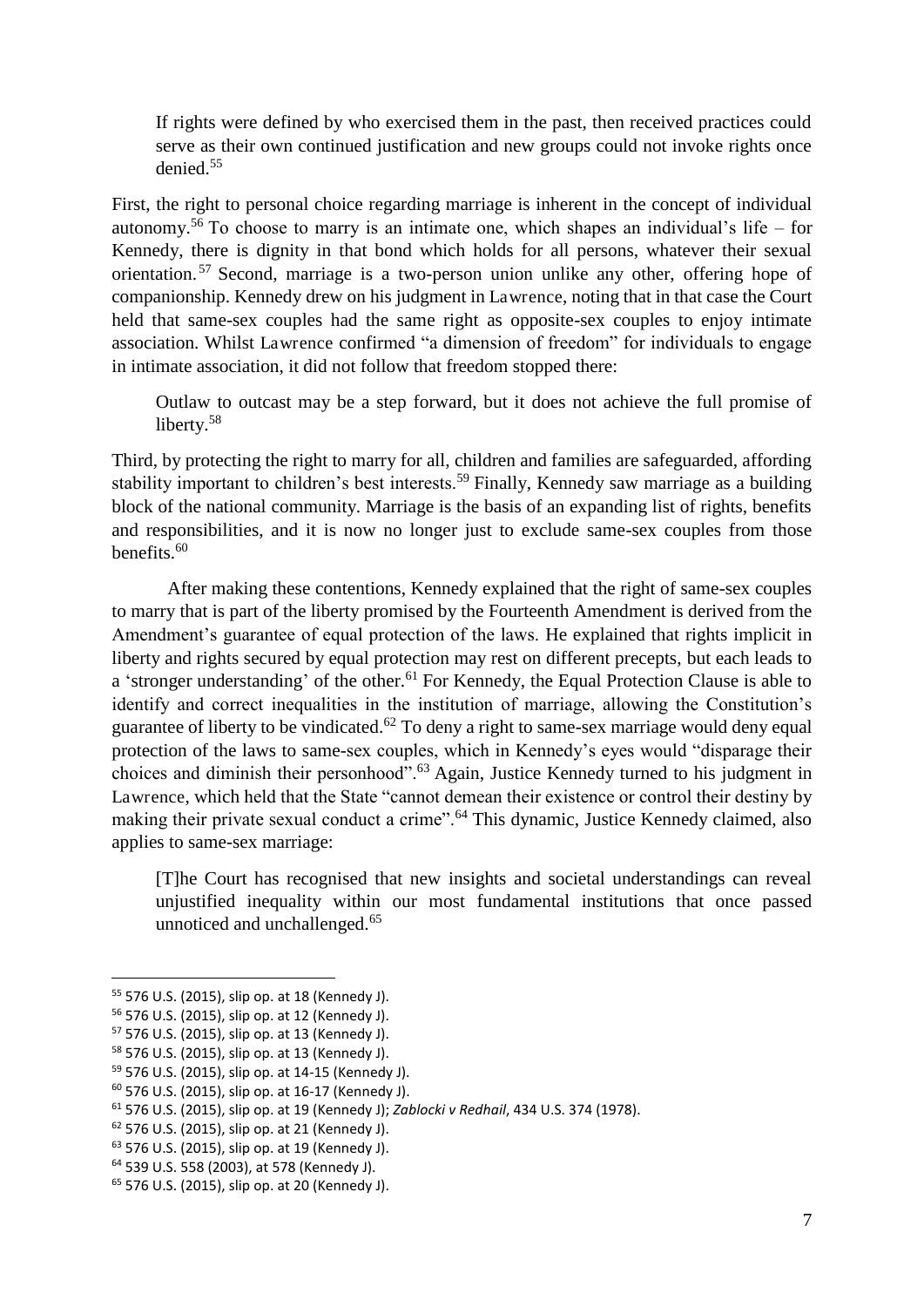As a result, laws preventing same-same couples from marrying were declared invalid.<sup>66</sup> More than this, Baker v Nelson had to be overruled. Forty three years later, the press tracked down Jack Baker and Michael McConnell. Still together, they spoke about how they were sure when they got married that same-sex marriage would become legal throughout the United States. They just did not think it would take so long. In Jack Baker's words, "I was off by a few decades".<sup>67</sup>

#### **C. The dissents – exploring the 'proper role of the Court'**

Obergefell was unusual for Supreme Court standards as it involved four dissenting judgments. Within these dissenting judgments, critiques of Kennedy's majority decision were raised. The Chief Justice's dissent focused upon the proper role of the judiciary in deciding what he saw as issues best left to the political process. Justice Scalia questioned the logical coherence of Justice Kennedy's contentions. Justice Thomas challenged the majority's definition of 'liberty', and Justice Alito's dissent accused the majority of overriding received moral norms and of leading to a situation where persons who oppose same-sex marriage would feel persecuted.

 Some points raised in the dissent have more weight than others. Justice Alito's contentions that this decision will be "used to vilify Americans who are unwilling to assent to the new orthodoxy" seems hyperbolic.<sup>68</sup> Similarly to Obergefell, the decision of the Supreme Court in Loving v Virginia,<sup>69</sup> which held that bans on interracial marriage were unconstitutional, reflected changing public opinion, rather than pre-empted it. Attitudes towards same-sex marriage in the United States have made a remarkable shift over the past thirty years. According to national opinion polling, seventy-five per cent of the population opposed same-sex marriage in the mid-1980s; today, almost sixty per cent of Americans now support same-sex marriage.<sup>70</sup>

 Justice Thomas challenged the conclusion that guarantees of liberty can lead to the extension of rights under the Constitution. He argued that the Constitution conceives of liberty in a negative sense, referring to freedom from governmental action.<sup>71</sup> This idea of liberty has a lot in common with that espoused by John Locke,<sup>72</sup> or Isaiah Berlin's notion of 'negative liberty<sup>'73</sup> Justice Thomas argued that the liberty protections in the Constitution mean nothing more than freedom from physical restraint, and as such laws preventing same-sex marriage do not infringe on this right.<sup>74</sup> It can be contended here that Justice Kennedy conceives of liberty in precisely this same negative sense, but has a more expansive notion of what forms of liberty the Constitution protects, and therefore concluded that prohibiting same-sex marriage infringes upon this liberty.

.<br>-

<sup>66</sup> 576 U.S. (2015), slip op. at 23 (Kennedy J).

<sup>67</sup> Jenna Ross, "43 years later, Minneapolis couple's fight for marriage vindicated," *Star Tribune* (5 July 2015), available a[t http://www.startribune.com/43-years-later-fight-for-marriage-vindicated/311653191/.](http://www.startribune.com/43-years-later-fight-for-marriage-vindicated/311653191/) <sup>68</sup> 576 U.S. (2015), slip op. at 6 (Alito J).

<sup>69</sup> 388 U.S. 1 (1967).

<sup>&</sup>lt;sup>70</sup> Nate Silver, "Change Doesn't Usually Come This Fast," FiveThirtyEight (26 June 2015), available at [http://fivethirtyeight.com/datalab/change-doesnt-usually-come-this-fast/.](http://fivethirtyeight.com/datalab/change-doesnt-usually-come-this-fast/)

 $71$  576 U.S. (2015), slip op. at 1 (Thomas J).

<sup>72</sup> John Locke, *Two Treatises of Government* (Cambridge: CUP, 1988).

<sup>73</sup> Isaiah Berlin, "Two Concepts of Liberty" in Isaiah Berlin, *Liberty: Incorporating Four Essays on Liberty* (Oxford: OUP 2002).

<sup>74</sup> 576 U.S. (2015), slip op. at 6 (Thomas J).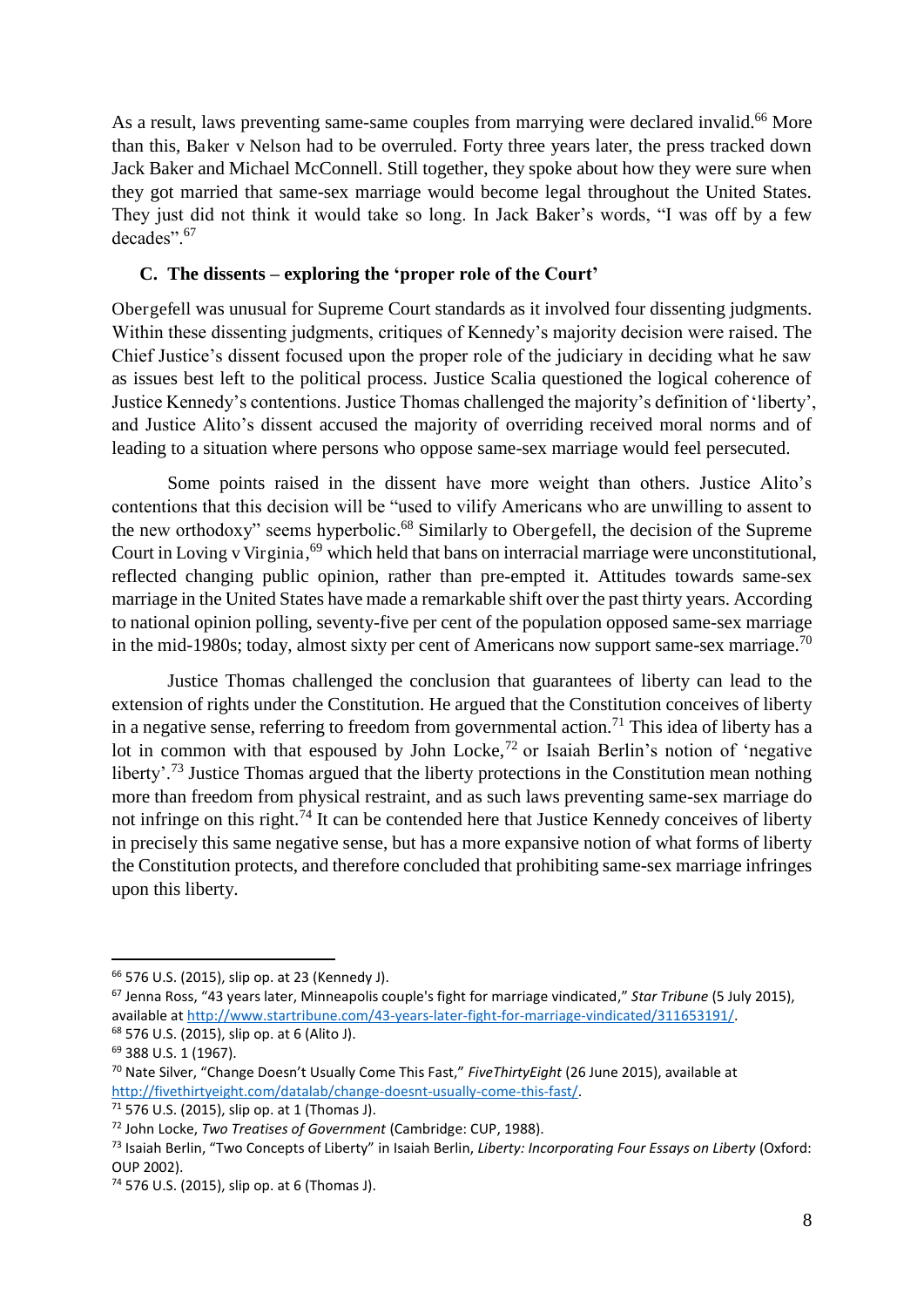Weightier criticisms were made by Justice Scalia and Chief Justice Roberts. Both questioned whether this was a decision the Supreme Court should make. Justice Scalia's language was far more headline grabbing, accused the majority of a "judicial Putsch"<sup>75</sup> which was "pretentious" and "egoistic".<sup>76</sup> What Justice Scalia diagnosed was a decision based on policy – the majority identified a difference in treatment they really disliked, and they acted as legislators in overturning it.<sup>77</sup> Likewise, the Chief Justice declared that "this Court is not a legislature".<sup>78</sup> He rightfully stated that the Court's legitimacy rests on its judgments being granted respect. In 'dismissing' the public debate on same-sex marriage, the Chief Justice accused the majority of being neither humble nor restrained, and of threatening the legitimacy of the institution.<sup>79</sup> He saw that the policy arguments for same-sex marriage as compelling, but crucially, the legal arguments were not.

 The Court could not hold laws unconstitutional simply because they find them "unwise, improvident, or out of harmony with a particular school of thought".<sup>80</sup> As a result, the case was not made from removing the definition of marriage from the hands of the State voters, into the hands of the Court.<sup>81</sup> Instead, the majority engaged in "unprincipled policymaking", <sup>82</sup> with the decision resting on "nothing more than [their] own conviction that same-sex couples should be allowed to marry".<sup>83</sup> To emphasise his point further, the Chief Justice used Justice Kennedy's own words supporting judicial restraint against him, from a 1986 lecture Kennedy gave at Stanford University:

One can conclude that certain essential, or fundamental, rights should exit in any just society. It does not follow that each of those essential rights is one that we as judges can enforce under the written Constitution. The Due Process Clause is not a guarantee of every right that should inhere in an ideal system.<sup>84</sup>

The Chief Justice found no authority cited by the majority which could support the contention that there must be a right to same-sex marriage.<sup>85</sup> Kennedy failed to provide "even a single sentence" explaining how the equal protection guarantees in the Constitution would support the conclusions drawn.<sup>86</sup> In fact, he made a criticism of the paucity of the content of Kennedy's reasoning, making the point that the majority's reasoning would also apply to upholding a fundamental right to plural marriage.<sup>87</sup> Whilst this conclusion of course does not follow from Kennedy's reasoning, Chief Justice Roberts was correct to point out the fact that the opinion issued was not as detailed in its reasoning as it should have been. Justice Kennedy made no

<sup>75</sup> 576 U.S. (2015), slip op. at 6 (Scalia J).

<sup>76</sup> 576 U.S. (2015), slip op. at 7 (Scalia J).

<sup>77</sup> 576 U.S. (2015), slip op. at 8-9 (Scalia J).

<sup>78</sup> 576 U.S. (2015), slip op. at 2 (Roberts CJ).

<sup>79</sup> 576 U.S. (2015), slip op. at 25 (Roberts CJ).

<sup>80</sup> *Williamson v. Lee Optical of Okla., Inc.,* 348 U.S. 483, 488 (1955).

<sup>81</sup> 576 U.S. (2015), slip op. at 9 (Roberts CJ).

<sup>82</sup> 576 U.S. (2015), slip op. at 10 (Roberts CJ).

<sup>83</sup> 576 U.S. (2015), slip op. at 19 (Roberts CJ).

<sup>84</sup> Anthony Kennedy, "Unenumerated Rights and the Dictates of Judicial Restraint," Lecture delivered to the Canadian Institute for Advanced Legal Studies, The Stanford Lectures, Stanford University (24 July – 1 August 1986), available a[t http://joshblackman.com/blog/wp-content/uploads/2013/09/Kennedy.-Unenumerated-](http://joshblackman.com/blog/wp-content/uploads/2013/09/Kennedy.-Unenumerated-Rights-speech-1986-1.pdf)[Rights-speech-1986-1.pdf.](http://joshblackman.com/blog/wp-content/uploads/2013/09/Kennedy.-Unenumerated-Rights-speech-1986-1.pdf)

<sup>85</sup> 576 U.S. (2015), slip op. at 19 (Roberts CJ).

<sup>86</sup> 576 U.S. (2015), slip op. at 23-24 (Roberts CJ).

<sup>87</sup> 576 U.S. (2015), slip op. at 20-21 (Roberts CJ).